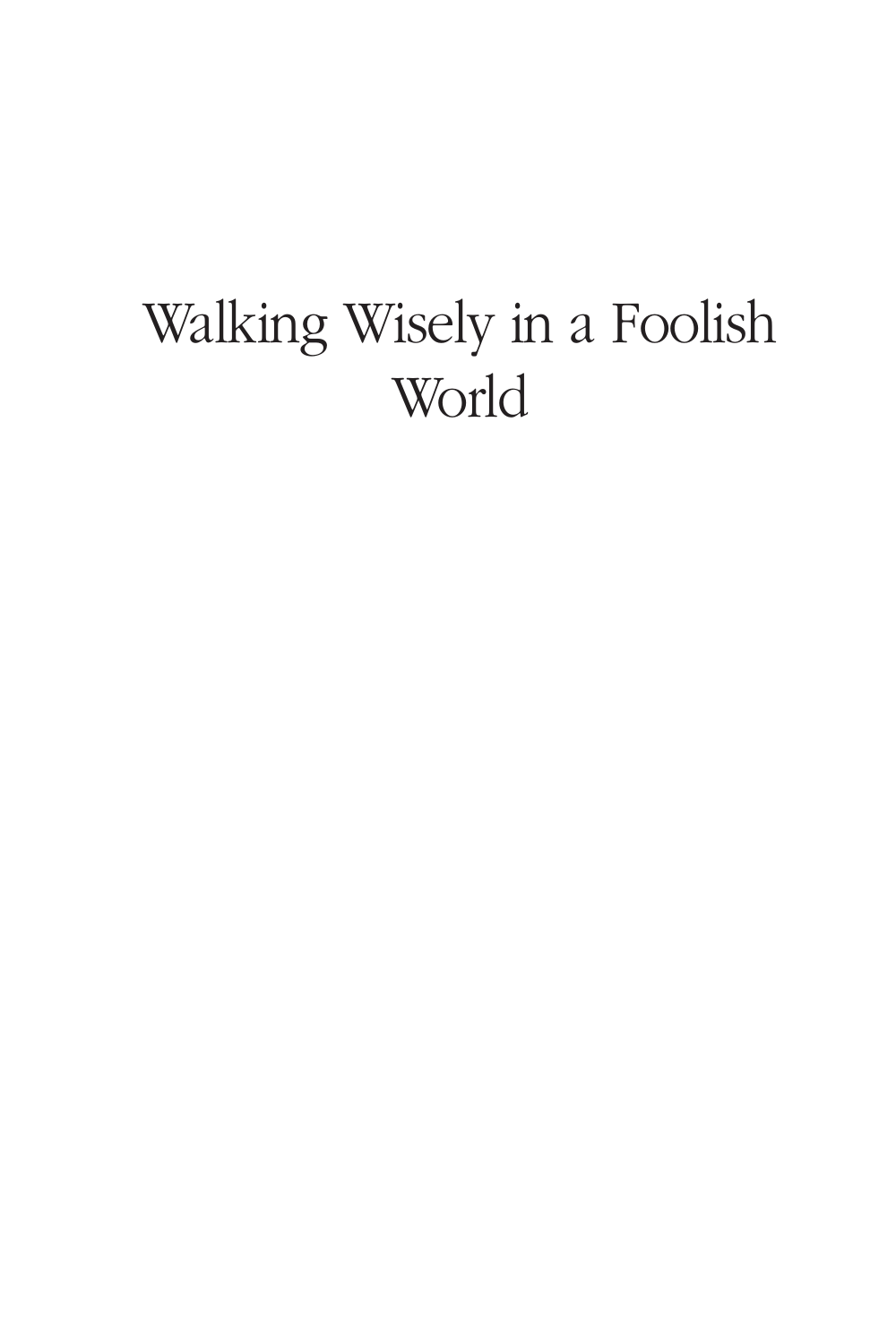## Walking Wisely in a Foolish World *Proverbs*

This inductive Bible study is designed for individual, small group, or classroom use. A leader's guide with full lesson plans and the answers to the Bible study questions is available from Regular Baptist Press. Order RBP0091 online at www.regularbaptistpress.org, e-mail orders@rbpstore.org, call toll-free 1-800-727-4440, or contact your distributor.

> Regular Baptist Press 1300 North Meacham Road Schaumburg, Illinois 60173-4806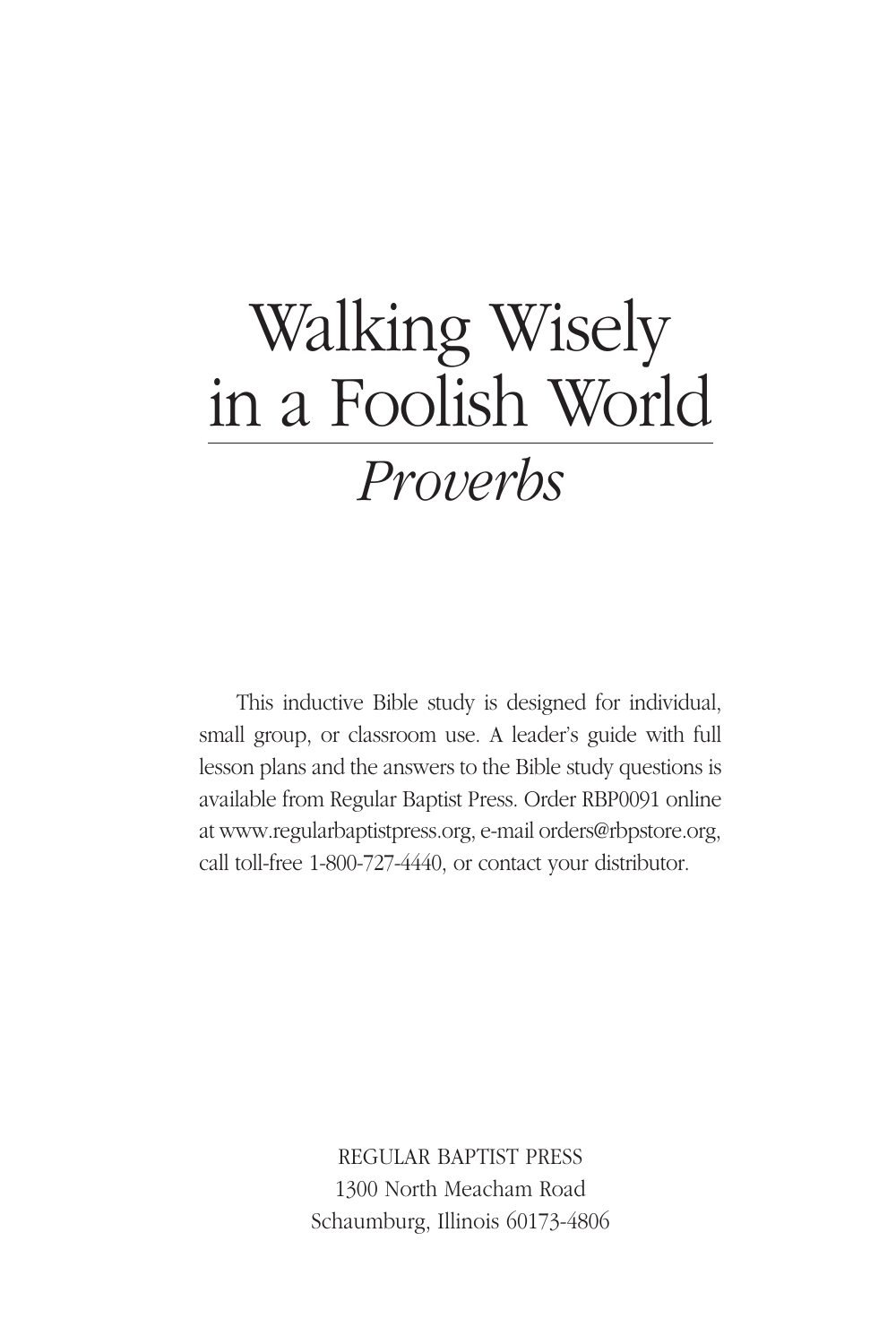### The Doctrinal Basis of Our Curriculum

A more detailed statement with references is available upon request.

- The verbal, plenary inspiration of the Scriptures
- Only one true God
- The Trinity of the Godhead
- The Holy Spirit and His ministry
- The personality of Satan
- The Genesis account of creation
- Original sin and the fall of man
- The virgin birth of Christ
- Salvation through faith in the shed blood of Christ
- The bodily resurrection and priesthood of Christ
- Grace and the new birth
- Justification by faith
- Sanctification of the believer
- The security of the believer
- The church
- The ordinances of the local church: baptism by immersion and the Lord's Supper
- Biblical separation ecclesiastical and personal
- Obedience to civil government
- The place of Israel
- The pretribulation rapture of the church
- The premillennial return of Christ
- The millennial reign of Christ
- Eternal glory in Heaven for the righteous
- Eternal torment in Hell for the wicked

#### Alex Bauman, Editor

Walking Wisely in a Foolish World: Proverbs Adult Bible Study Book Vol. 62, No. 1 © 2013 Regular Baptist Press • Schaumburg, Illinois www.regularbaptistpress.org • 1-800-727-4440 Printed in U.S.A. All rights reserved RBP0094 • ISBN: 978-1-60776-683-4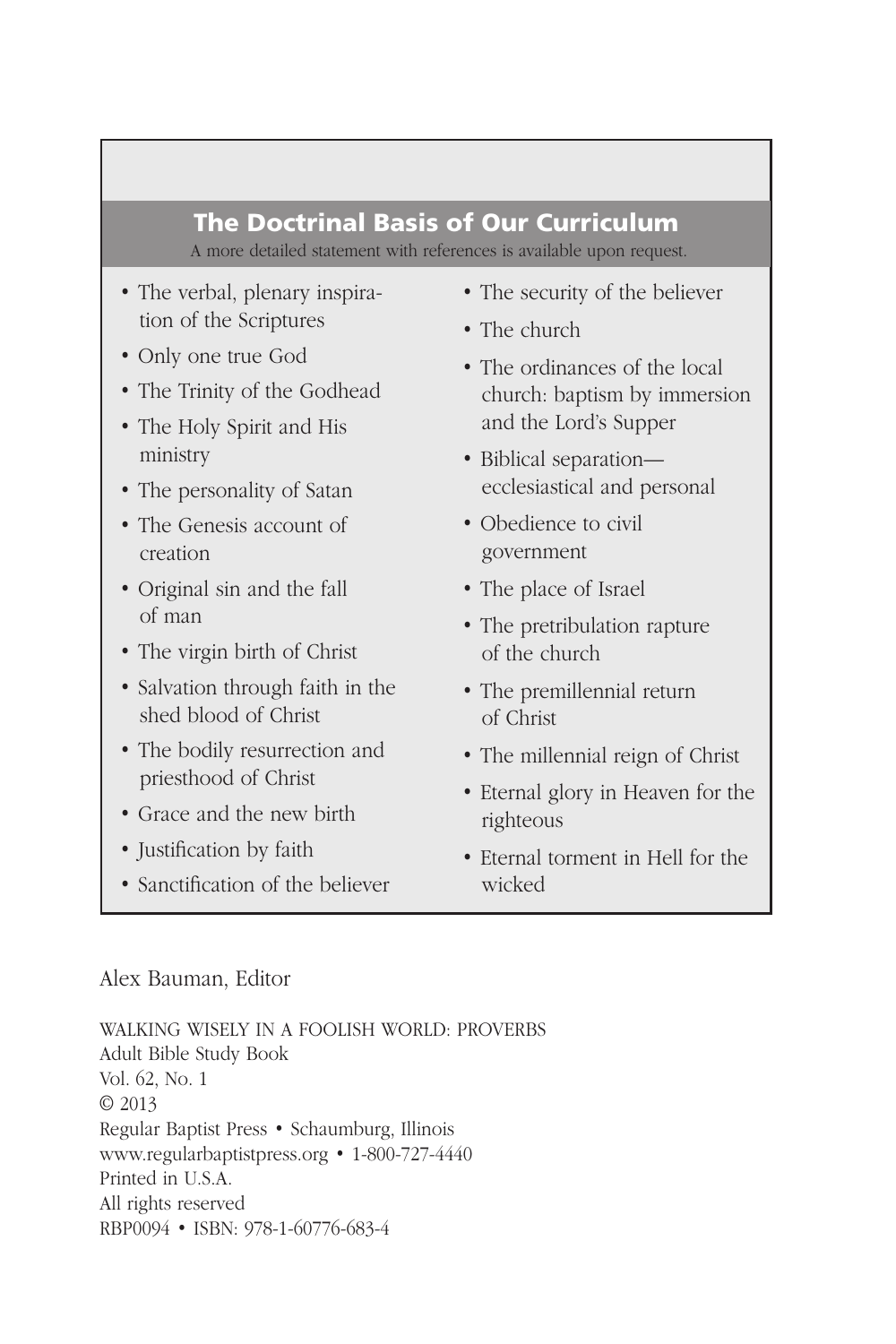### **Contents**

|                                                         | $\overline{7}$ |
|---------------------------------------------------------|----------------|
|                                                         | $\mathcal{Q}$  |
| <b>Lesson 2</b> The Fear of the Lord                    | 19             |
| <b>Lesson 3</b> Wisdom and Truth $\ldots$               | 27             |
|                                                         | 35             |
| <b>Lesson 5</b> The Wisdom of Godly Discipline          | 43             |
| <b>Lesson 6</b> The Wisdom of a Good Reputation $\dots$ | 51             |
| <b>Lesson 7</b> The Wisdom of Purity                    | 59             |
| Lesson 8 The Wisdom of a Humble Heart                   | 69             |
| <b>Lesson 9</b> The Wisdom of Hard Work                 | 79             |
| <b>Lesson 10</b> The Wisdom of a Generous Spirit        | 89             |
| <b>Lesson 11</b> The Wisdom of Appropriate Words        | 97             |
| <b>Lesson 12</b> The Wisdom of Being Truthful           | 107            |
| <b>Lesson 13</b> The Wisdom of Being a Faithful Friend  | 115            |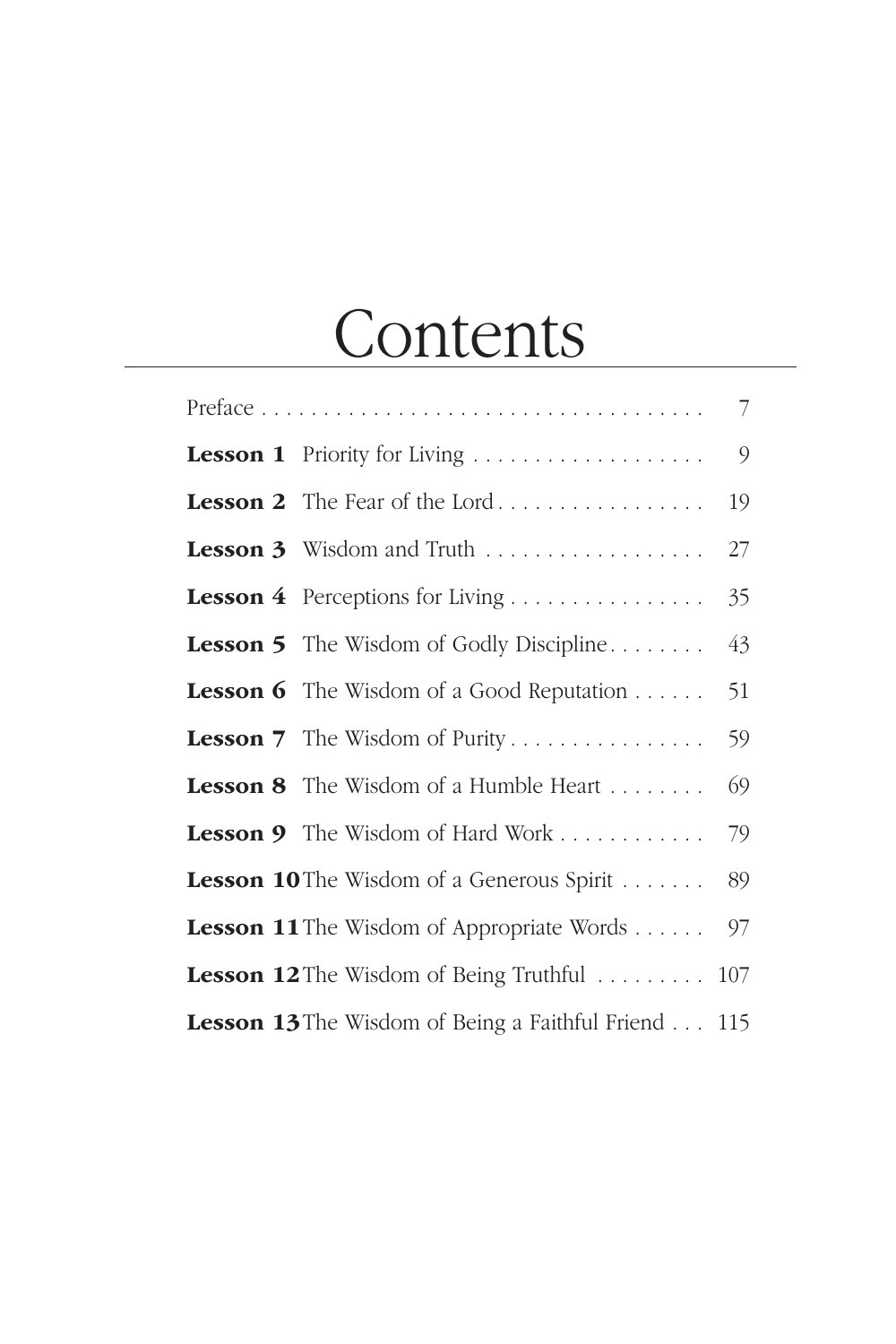# Preface

bit of Pennsylvania Dutch philosophy laments: "We get too soon old and too late smart." No doubt most adults would agree with that wry observation. Life whizzes by at breakneck speed while we slowly pursue wisdom. It seems there is always enough time to brood over unwise decisions and to reflect, "If only. . . ." However, we Christians must not dwell in the past. We must leave our sins buried in God's forgiveness, draw wisdom from His Word and commit our way to Him. If we do so, we will enjoy a productive present and a bright future.

In Proverbs, Solomon informed his son that "the Lord giveth wisdom" and that "He layeth up sound wisdom for the righteous" (Prov. 2:6, 7). He advised his son, therefore, to "trust in the Lord with all thine heart; and lean not unto thine own understanding. In all thy ways acknowledge him, and he shall direct thy path" (3:5, 6).

In this study, *Walking Wisely in a Foolish World,* you can sit beside Solomon's son and listen to Solomon's instructions. You will learn that godly wisdom profoundly affects how you perceive God, yourself, and others. Armed with godly wisdom, you will reverence God, value life, practice self-discipline, and build an honorable reputation. You will be pure, humble, industrious, generous, and truthful. Your words will minister to others. You will speak the truth. And you will be true friends.

None of us can do anything about getting "too soon old," but we don't have to be "too late smart."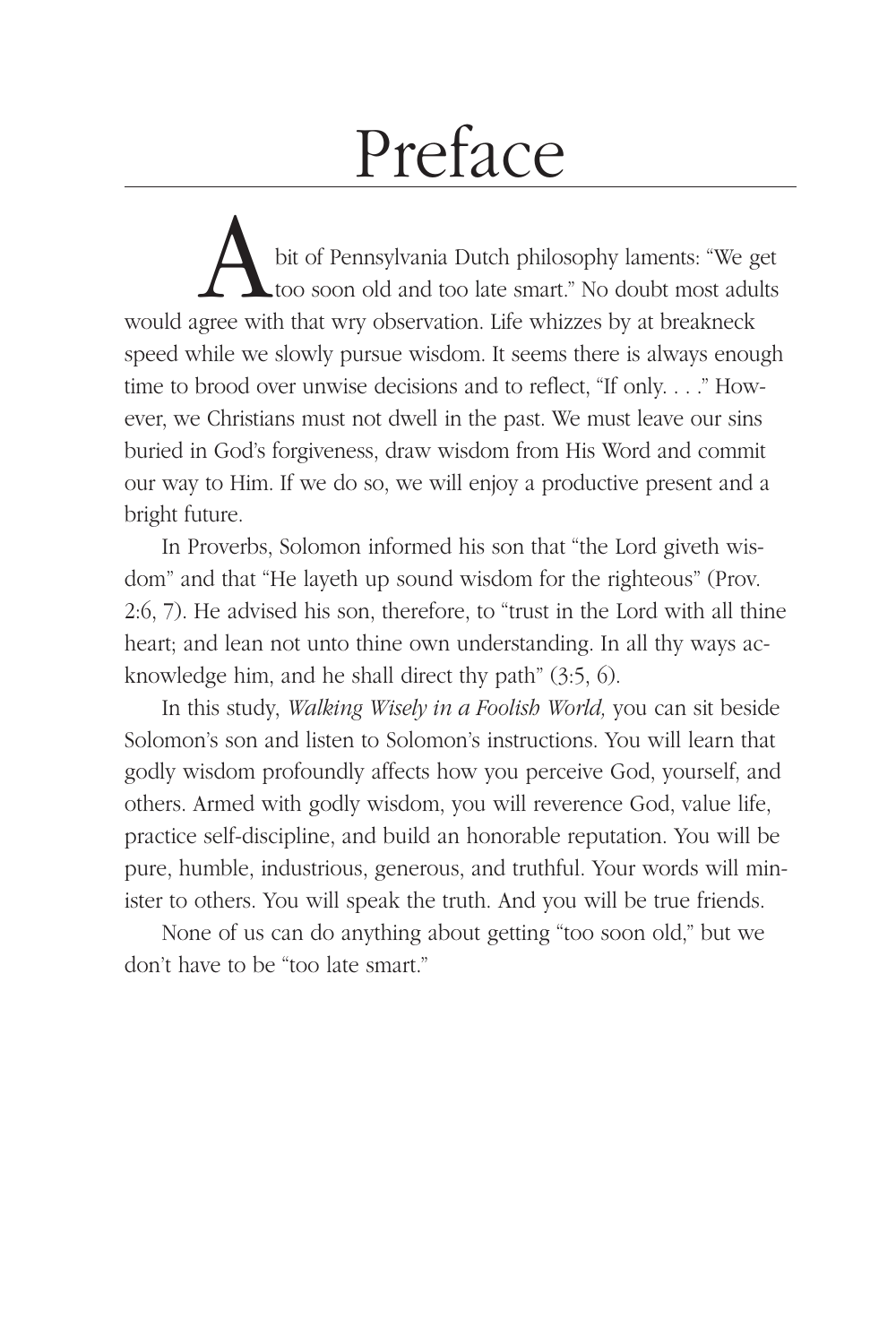#### Lesson 1

## Priority for Living

*God has established the ultimate priorities for man.*

#### Various passages

#### **"Let us hear the conclusion of the whole matter: Fear God, and keep his commandments: for this is the whole duty of man" (Ecclesiastes 12:13).**

cathedral in Milan offers access through one of three doors. Above each is an inscription. The inscription over the right-hand door reads, "All that pleases is but for a moment." The inscription over the left-hand door is similar, "All that troubles is but for a moment." The door in the center reminds all who enter the cathedral, "Nothing is important save that which is eternal." These brief, pithy inscriptions are a constant reminder to worshipers to establish personal priorities carefully and properly.

In our fast-paced society, emphasis on priorities is not novel. More and more demands are made on individuals for their time, energy, and money. As a result, evaluating and establishing one's priorities is essential!

#### Getting Started

1. Why might some people want to avoid the question of their priorities?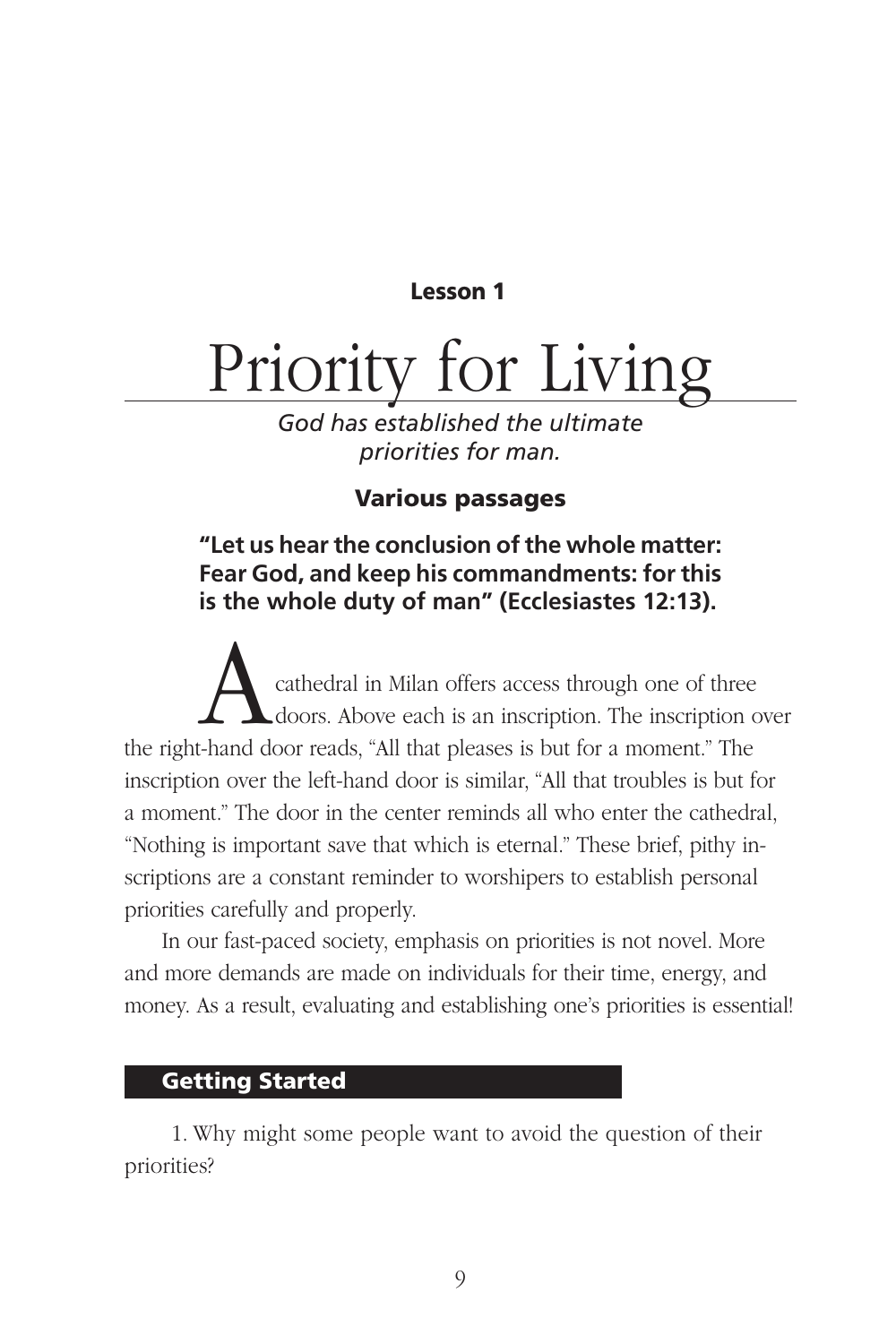2. Do you think some people use busyness as a shield from considering their priorities? Explain.

#### Searching the Scriptures

Failure to properly establish personal priorities can be crippling. Many people live in an electrically charged atmosphere of competing priorities. The competing demands create an atmosphere of frustration. The result of failure to eliminate the competition is burnout.

Other people live in a chaos of confused priorities. They seem unable to make choices, and their circumstances control them. Bewilderment and depression often characterizes these individuals.

A third group of individuals live with constantly changing priorities that we may call conditional priorities. These well-meaning individuals understand the need to set some priorities, but they seem unable to stick with their priorities as their circumstances change. They experience instability and a sense of defeat.

3. What priorities might adults have? Include examples of disoriented priorities as well as personal priorities.

The writer of the book of Proverbs had his priorities straight. Solomon's success did not come without a struggle, however. The book of Ecclesiastes reveals that struggle and explains how he came to understand man's ultimate priorities. As he wrote the Ecclesiastes narrative, he rehearsed his philosophical journey, reiterating often the fact that one's understanding of the purpose of life influences his priorities.

4. How have you seen your priorities change as your understanding of the purpose of life changed?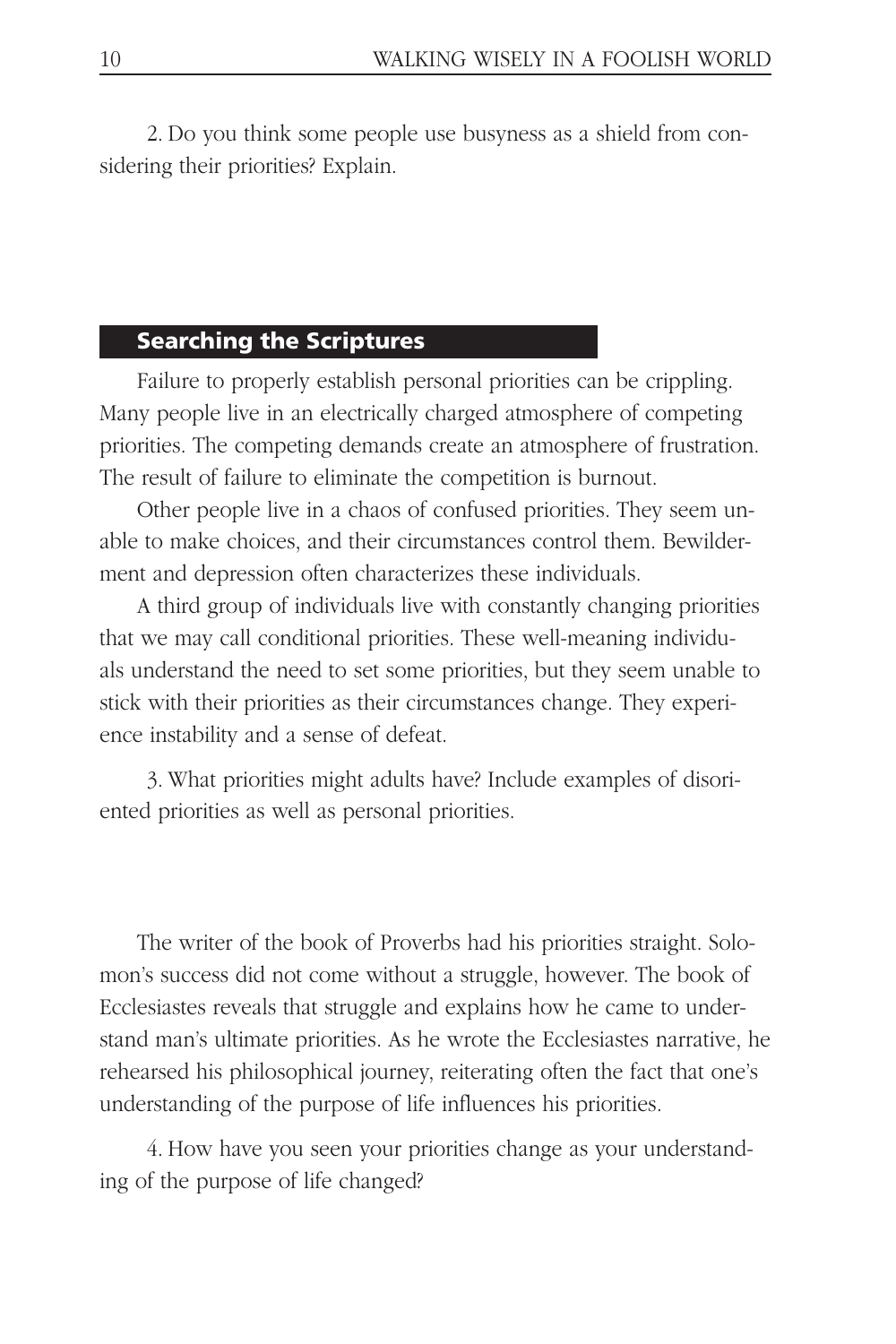#### Humanistic Life Purposes

The first chapters of Ecclesiastes examine several humanistic approaches to life. The first of these approaches establishes wisdom as a challenging purpose for living (1:12–18). When wisdom is the major purpose for living, the acquisition of an education becomes a top priority. And if education is the single priority that gives meaning to existence, it is out of place.

5. What might be some perceived advantages of having wisdom as a priority?

6. What would be some consequences of having wisdom as a priority?

The writer of Ecclesiastes concluded that the pursuit of an education and wisdom is ultimately a disappointing and burdensome task (Eccles. 1:18). Pursuing wisdom is like chasing the wind.

The writer decided further that pleasure is a worthy purpose for living (2:1–11). His priorities became the indulgence of his own appetites, with appetites for amusement and entertainment leading the effort. He gave himself to laughter and wine, but discovered that these indulgences left him empty and sad. He then reached for things, as though the ownership of more goods would bring him pleasure. But when the novelty wore off, his sense of emptiness and sadness returned. This pursuit, too, Solomon wrote, is "vanity and vexation of spirit" (2:11).

7. What might be some perceived advantages of having pleasure as a priority?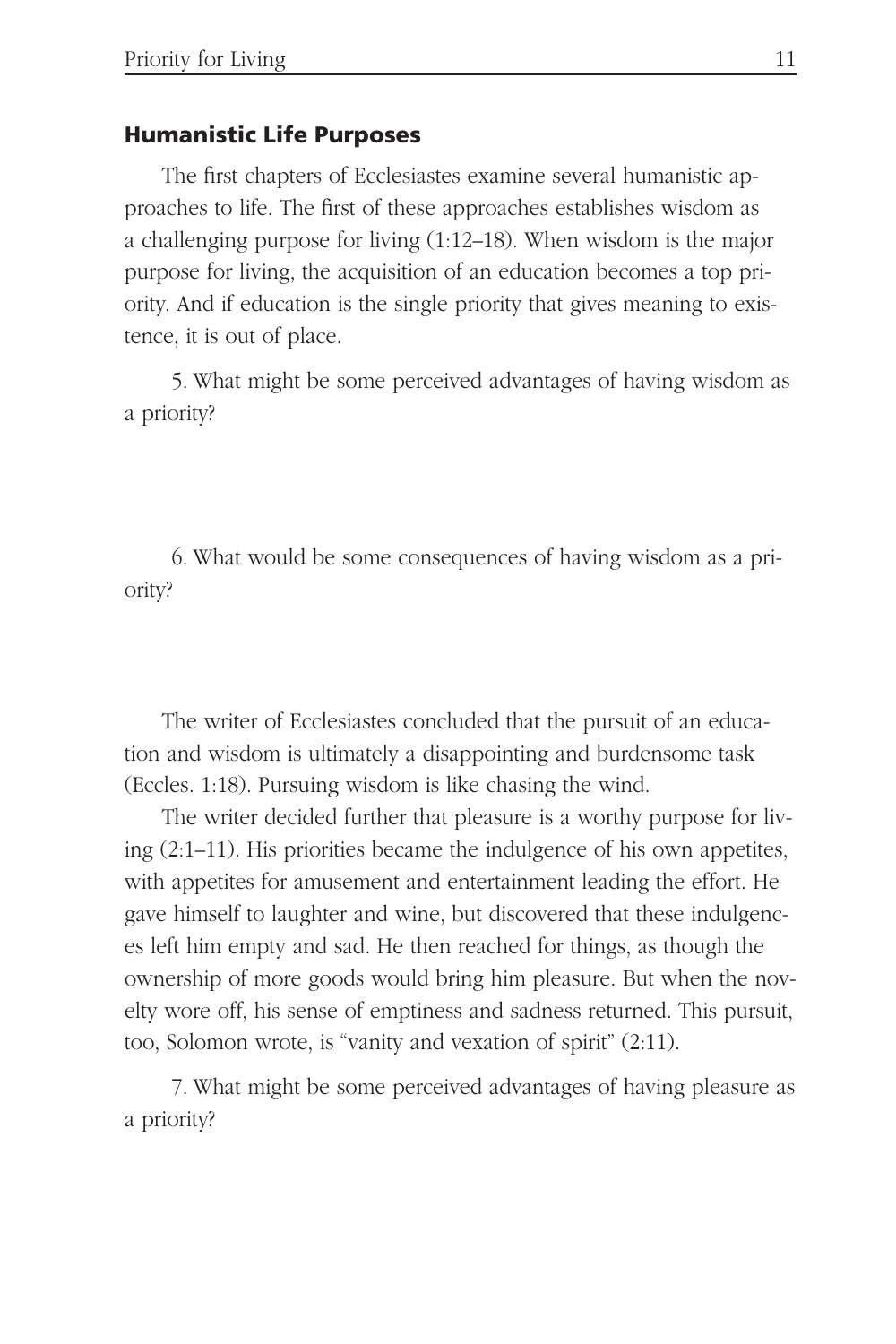8. What would be some consequences of having pleasure as a priority?

Pleasure is fleeting. It may entertain and satisfy its pursuer for a moment, but the laughter it brings wears thin, and possessions that seem so attractive soon lose their appeal.

Solomon considered a third purpose for living. He suggested that wealth is worthy of consideration (2:18–23). This purpose, too, is relevant in a culture that is addicted to greed. Although the pursuit of wealth is closely linked to the pursuit of pleasure, its priorities are different.

9. What might be some perceived advantages of work as a priority?

10. What might be some consequences of having work as a priority?

The pursuit of pleasure reflects the priorities of indulgence. The pursuit of wealth produces an addiction to work. But work can be enslaving. Solomon came to a startling realization: "Yea, I hated all my labour which I had taken under the sun: because I should leave it unto the man that shall be after me" (2:18). As Solomon anticipated the end of his life and labor, he was stricken with the thought that all he had accumulated would be left for someone else to enjoy and spend. He saw that prospect as a rather unattractive payoff.

Humanistic definitions of purposes for living are defective and deficient. Solomon concluded that the purposes and the priorities they assign leave one empty and unfulfilled (2:22, 23).

11. Which of the humanistic purposes for living would you be most prone to adopt?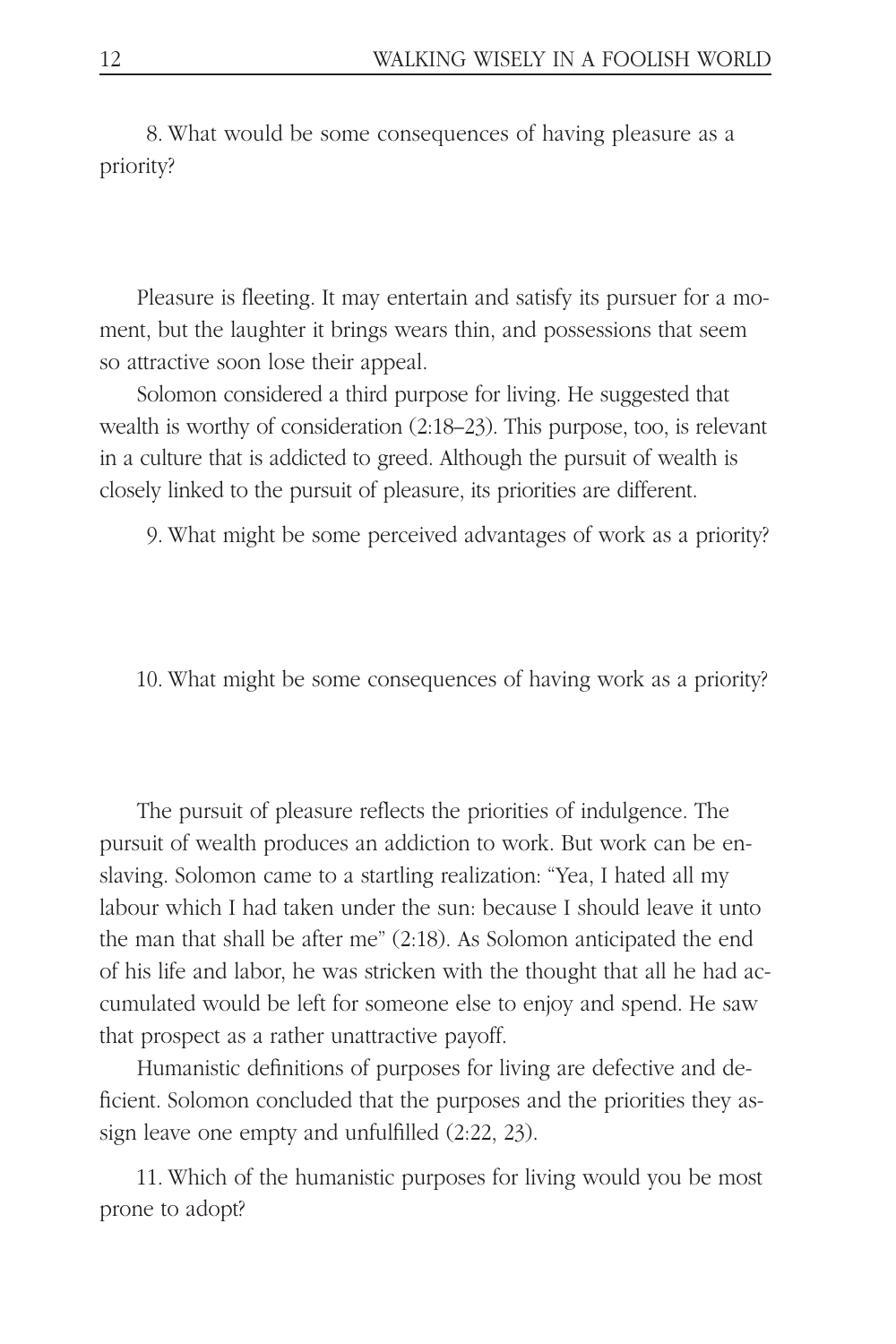#### Biblical Purpose for Life

In Ecclesiastes 12:1, Solomon summarized his answer to the quest for life's purpose and priorities. He wrote, "Remember now thy Creator in the days of thy youth." He warned his readers about squandering and dissipating their lives by pursuing things that can never satisfy. According to Solomon, only a commitment to glorify God brings meaning and purpose to existence.

12. Read 1 Corinthians 10:31. How have you glorified God by such mundane activities as eating and drinking?

Understanding the purpose for existence was Solomon's first step toward glorifying God. Because he took this step while he was young, the early years of his life were marked by obedience to God. While his purpose was to glorify God, he exercised God's gift of wisdom. Also, God blessed him with all the material things he might have set his heart on. God expanded the borders of Solomon's kingdom and enabled him to become so rich that silver was as common as paving stones (1 Kings 10:27). In addition, God allowed him to enjoy the pleasures of life.

#### Priorities for Living

An individual's purpose for living affects his priorities. If his purpose is wisdom, his priority will be education. If his purpose is pleasure, his priorities will be indulgence and gratification. If his purpose is wealth, work will be the carrot and the stick.

If our purpose for living is Biblical rather than humanistic, we will commit ourselves to the principle of glorifying God. This commitment will influence our priorities. They will be Biblical. In Ecclesiastes 12:13, Solomon identified two ultimate priorities of the person who commits himself to the goal of glorifying God.

13. Read Ecclesiastes 12:13. What is the connection between fearing God and obeying His commandments?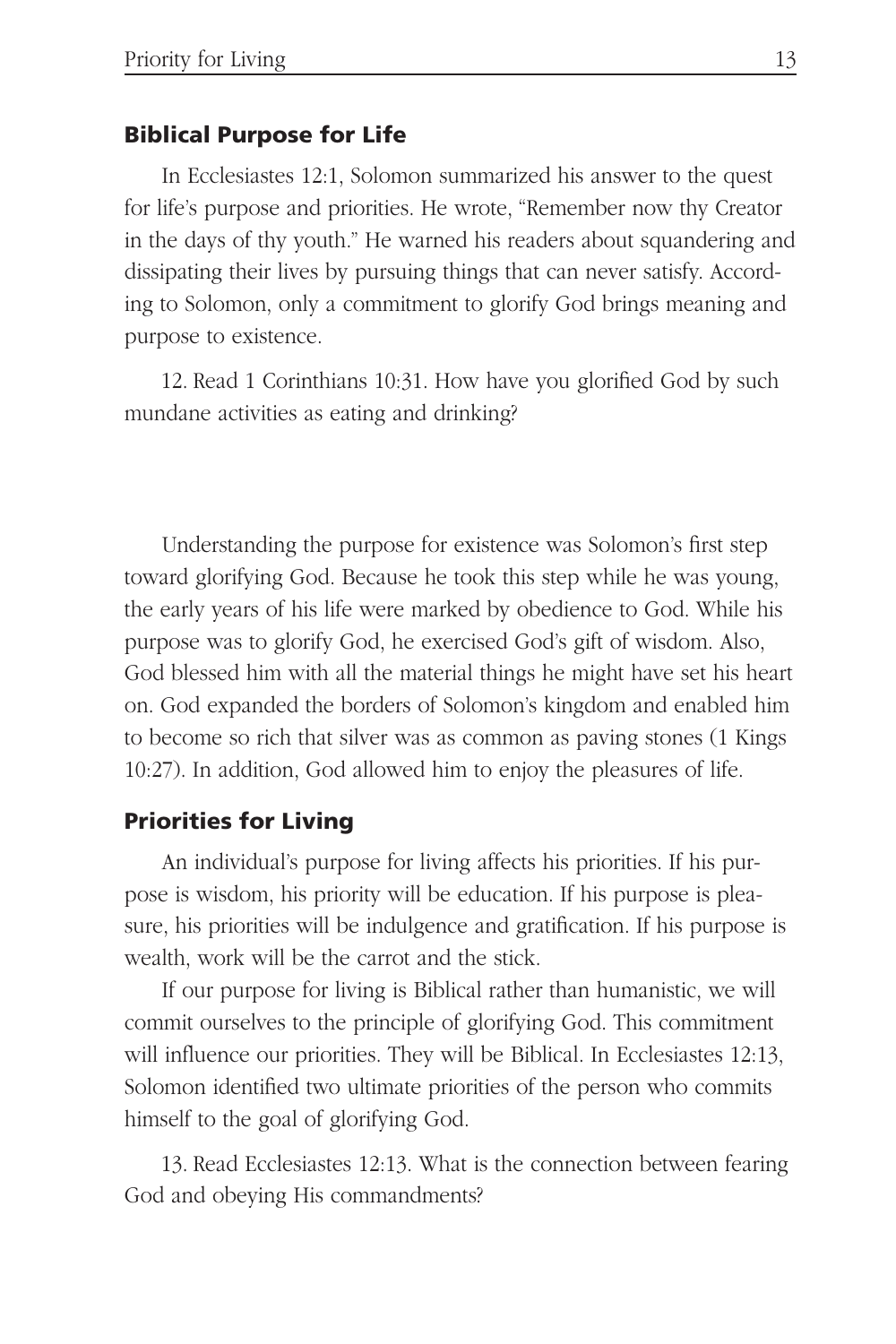After all the considerations Solomon had weighed, he came to a solid and Biblical conclusion. He announced, in effect, "This ends the discussion!" The observation he drew is priceless and relevant: We glorify God by worshiping and obeying Him.

#### Priorities Examined

Genesis 2 and 3 provide the biography of Adam. Adam's purpose was to glorify God. In support of that purpose, he committed himself to two priorities: (1) to meet with God in the evening of each day (worship) and (2) to care for the garden (obedience).

When God placed Adam in the garden, He gave him two simple commands: (1) Care for the garden. (2) Do not eat of the tree of the knowledge of good and evil. Adam's obedience to God was to flow from the worship he enjoyed each evening. The commands were not burdensome. His fellowship with God was to influence his obedience.

Adam eventually failed. Satan challenged his purpose for existence and convinced Adam and Eve that they could be like God. Once Adam and Eve's purpose for living shifted from glorifying God to glorifying themselves, the priorities changed. Selfishness displaced worship, and gratification replaced obedience.

14. No doubt you recognize that Adam's choice ruined his perfect life. Yet we make selfish choices too and experience the bad consequences. Why is that?

God reached down in grace to Adam and Eve. He shed blood for their sin, covered their nakedness with animal skins, and restored them to fellowship with Himself.

Years later, God's chosen people, Israel, were in a desert rather than a garden. They were at the foot of a mountain rather than the base of a tree. But the instructions God handed down to Israel at Sinai in the Ten Commandments revealed that worship and obedience were still the priorities for glorifying Him.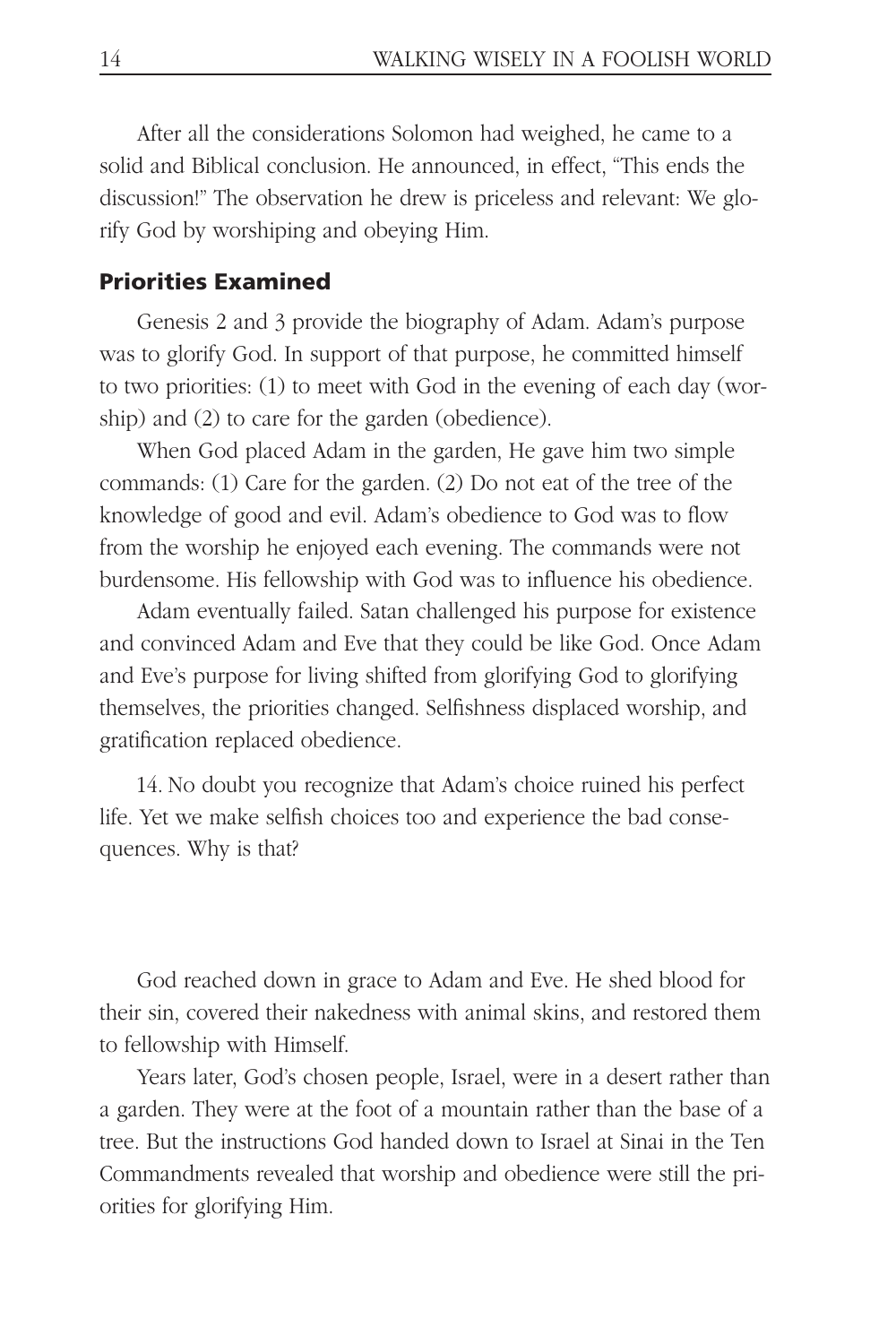Deuteronomy is Moses' rehearsal of the law for the generation of Israelites that would inherit the Promised Land. In Deuteronomy 10, Moses explained, "And now, Israel, what doth the LORD thy God require of thee, but to fear the LORD thy God [worship], to walk in all his ways [obedience], and to love him [worship], and to serve the LORD thy God with all thy heart and with all thy soul [obedience]" (Deut. 10:12).

Joshua was God's appointed servant to take the Children of Israel into the Promised Land. As God prepared him for service, He reminded him of his priorities: "This book of the law shall not depart out of thy mouth; but thou shalt meditate therein day and night [worship], that thou mayest observe to do according to all that is written therein [obedience]: for then thou shalt make thy way prosperous, and then thou shalt have good success" (Josh. 1:8).

Similar explanations of man's priorities emerge in the New Testament. In response to the questioning of a scribe, Jesus acknowledged that the first and greatest commandment requires correct worship. He said, "And thou shalt love the Lord thy God with all thy heart, and with all thy soul, and with all thy mind" (Mark 12:30a). He then noted the priority of obedience. "And the second is like, namely this: Thou shalt love thy neighbour as thyself," he told the scribe (12:31a).

15. Read 2 Corinthians 5:9–11. What priorities did Paul share in verse 11?

Paul's letter to the Ephesians provides the crown jewel in this discussion of the Biblical purpose for living and the corresponding priorities. Throughout the epistle, Paul firmly established the glory of God as the purpose of living. Chapters 1, 2, and 3 emphasize the believer's priority of worship; chapters 4, 5, and 6 emphasize the believer's priority of obedience.

16. Survey Ephesians 1—3. Record some of the subjects that reflect worship.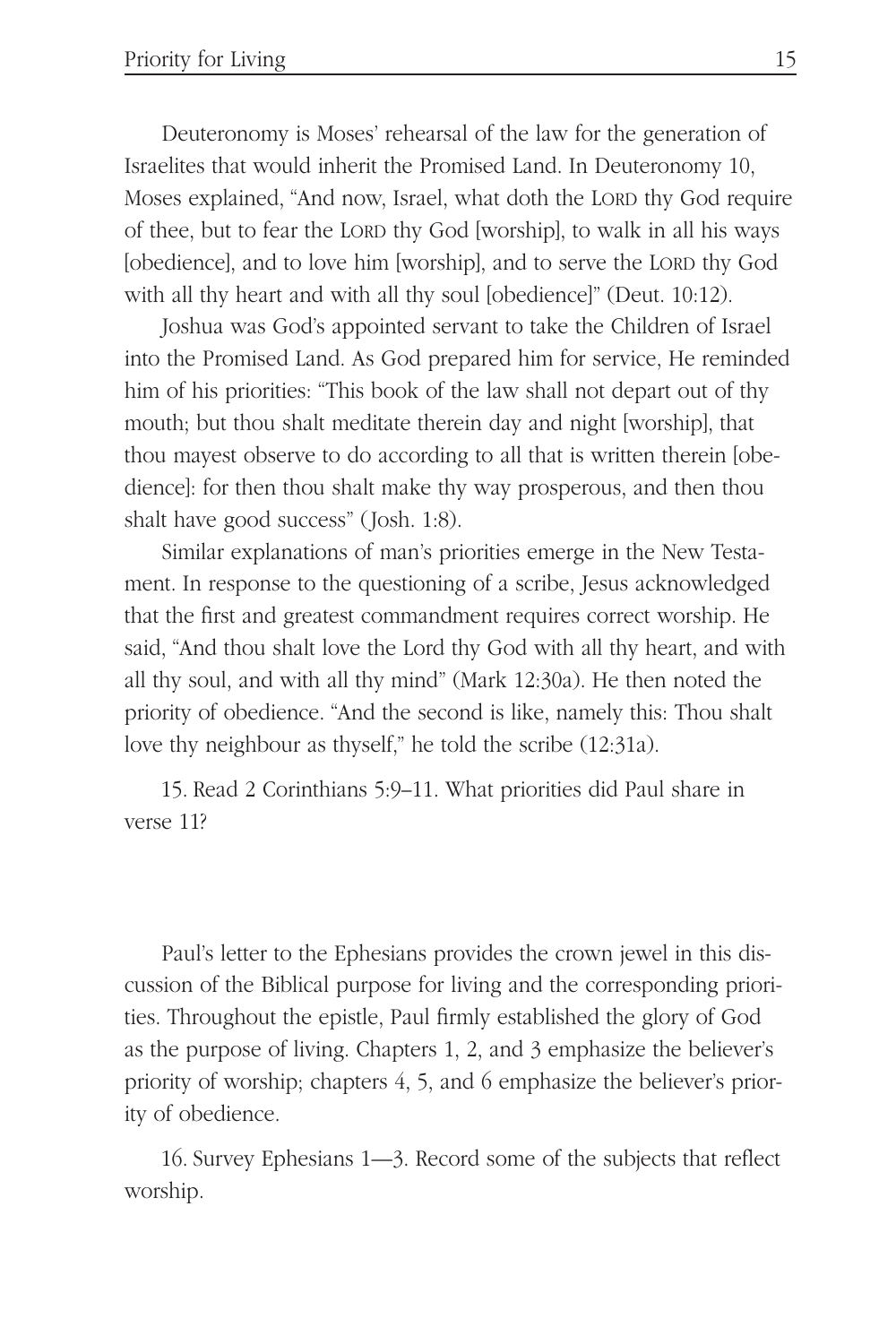17. Survey Ephesians 4—6. Record some of the subjects that reflect obedience.

#### The Priorities

In a culture of competing priorities, confused purposes, and conditional commitments, it is good for the believer to consider two primary questions. The first is, "What am I living for?" The answer will reveal his purpose for living. The second is, "What do I expend my time, energy, and money on?" The answers will reveal his priorities for living.

God's Word challenges us to make certain our purpose for living is to glorify God. Similarly our ultimate priorities must be worship and obedience. When these priorities are in place, everything else will take its proper place.

#### Making It Personal

As we face mounting pressure of competing and confused priorities, we need to establish our priorities according to what God has instructed in His Word. The book of Ecclesiastes is especially helpful in guiding us to correct priorities, because it shows so clearly what priorities God wants His people to have. The book of Proverbs will then help us to appreciate living with rightly aligned priorities.

18. Take time to reflect on your life. Ask yourself, "What am I living for?" Your answer will reveal your purpose for life.

19. Also take some time to examine what you expend your time, energy, and money on. Your answer will reveal your priorities.